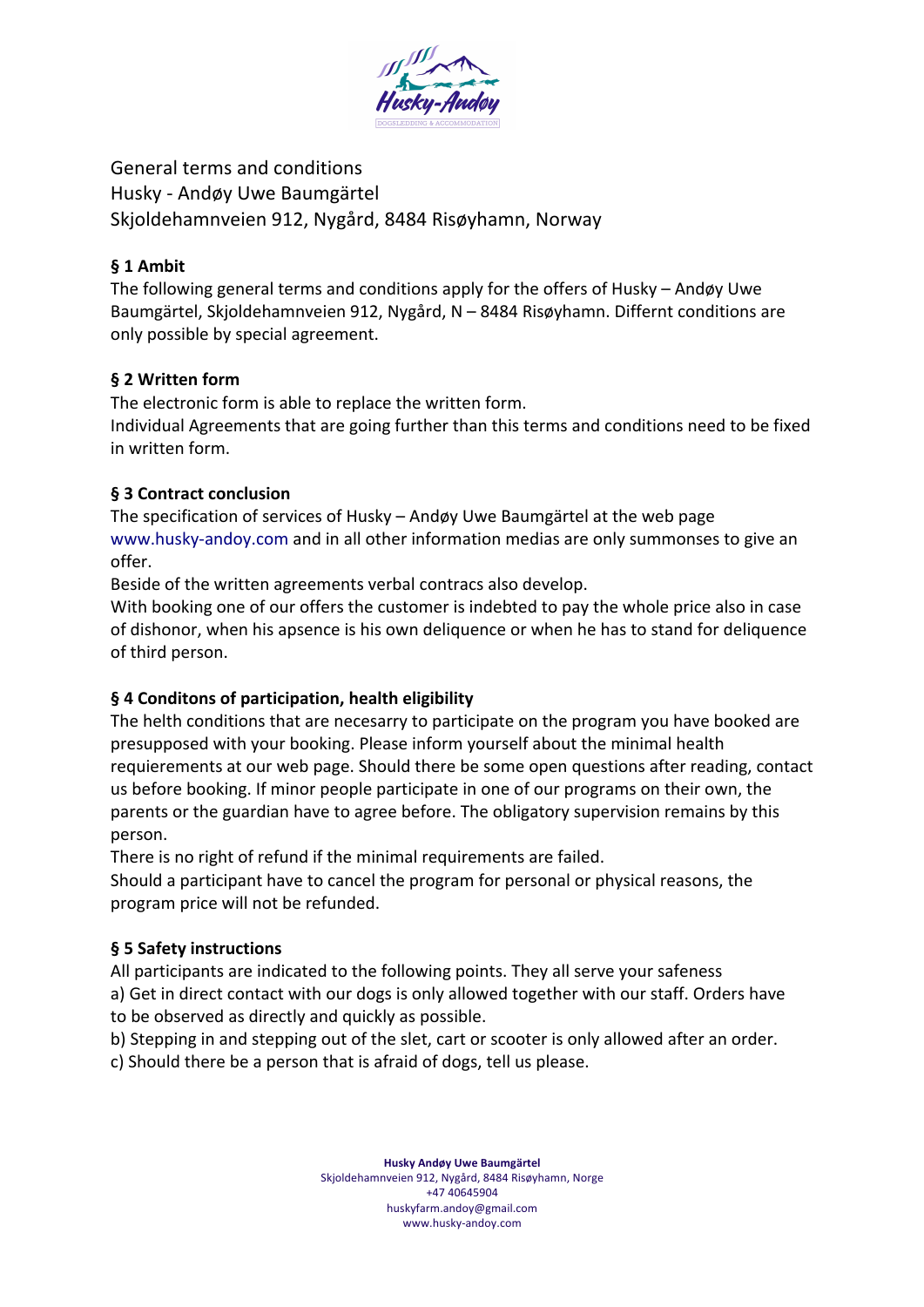

d) We approve you to bring some headgear with you for the tour with slet or cart. It would be also wise, to bring some safety precautions for your extremities and your skeleton. On enquiry we have some limited material which you are allowed to use. Hierbei kann auf Verlangen, in beschränkten Maße, unser Material genutzt werden. Please consider, that there is no claim to use those things.

e) The participants support the slet driving person as good as they are able to.

## **§ 6 Exclusion of participants**

Persons that defy the orders of the farm owners or their staff, so that dogs or humans get endangered could bei excluded from the event after an admonition.There is no right of refund in this case.

If you are acting with intent against the health of people or animals a prior admonition is not nessesary.

## **§ 7 Liability**

The inhabitation on the area of Husky – Andøy Uwe Baumgärtel happens at your own risk. Husky Andøy Uwe Baumgärtel is only liable for damages witch are caused grossly negligent or wilfull. As far as there is not considert a cardinal duty. Activitys out of the farm terrain are also included. Cardinal dutys are such obligations, that are needed for realising the contract on his own. The contractual partners must be able to trust on this obligations. Consequently weare speaking obout the contractuales main duties. Parents or the guardians are liable for their children.

## **§ 8 Retirement of the organizer**

All of our offers are oudoor. We are executing during every possible weather condition. Should there be impossilbe weather conditions to execute the program point without risk or danger for dogs or human we reserve us to resign. The decision is the one of the farm owners.

In this case we will make an alternative offer on a new date. Should you not be able to observe the new offer we will refund you the price of the program point we cannot handle. Also we reserve to resign in the case that there is short-termed staff or dog sickness. Is there one of this cases in advance we will contact you immediately.

## **§ 9 Delay in process**

Because of difficult weather conditions or the dogs it is possible that there is program delay. You have to deal with those things without any claim for compensation if the time you have to wait is reasonable.

## **§ 10 Selection of transportation**

Before having the ride with the slet-dogs it is our decision which means of transport we will use. We base the decision on the differnt weather conditions. There is no possibility for you to decide.

> **Husky Andøy Uwe Baumgärtel** Skjoldehamnveien 912, Nygård, 8484 Risøyhamn, Norge +47 40645904 huskyfarm.andoy@gmail.com www.husky-andoy.com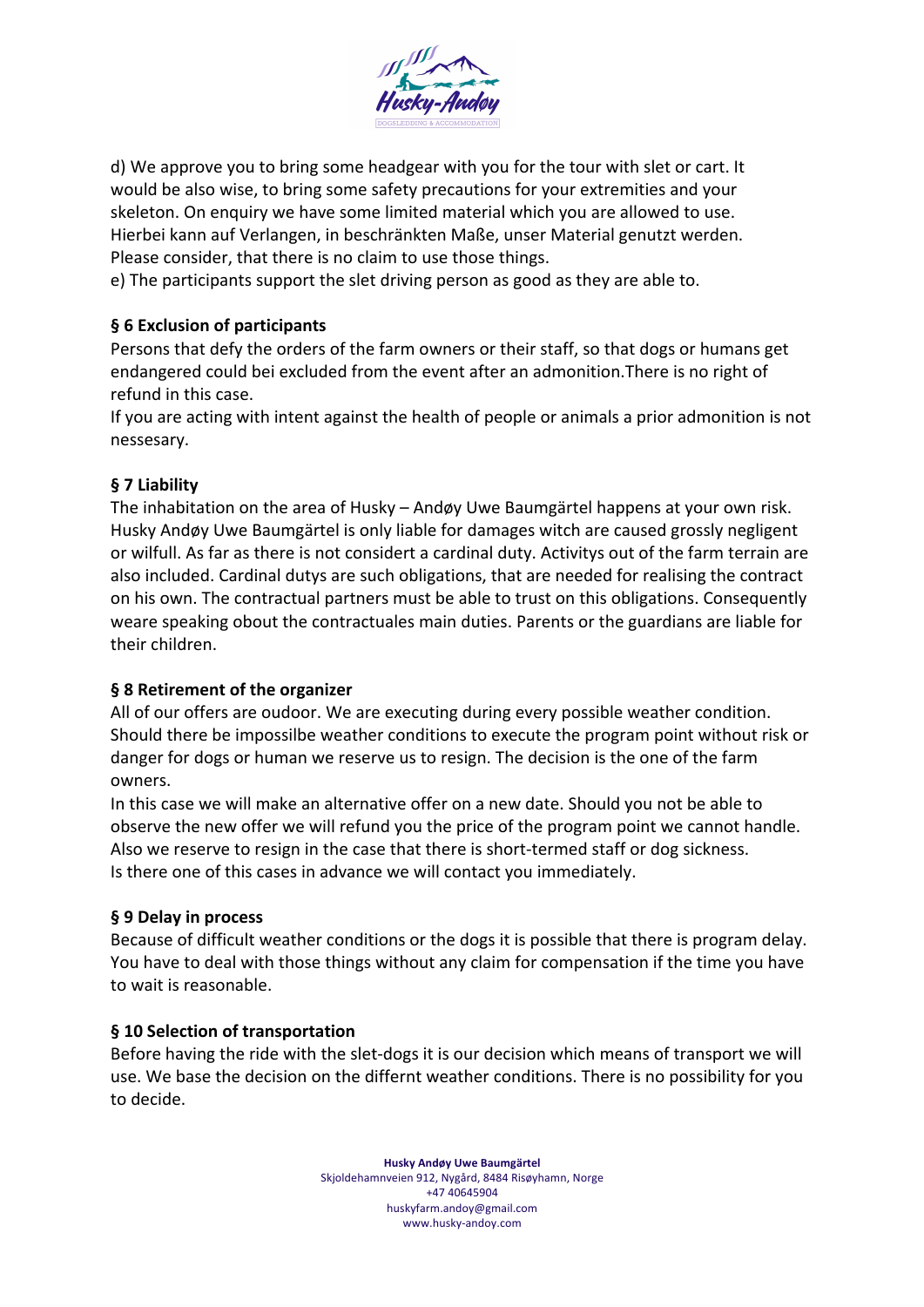

## **§ 11 Domestic authority**

The domestic authority dues beside of the owners by all authorised persons.

## **§ 12 Conditions of payment**

The bill that is falling in due have to be payed without culpable conduct. The following instruments of payment are enabled:

a) Visa- and Mastercard b) Cash c) Prepayment d) vipps & paypal Dues of the chosen method of payment will not be assumed.

## **§ 13 Agency of foreign services**

For the agency of foreign services there is no response or liability of Husky - Andøy Uwe Baumgärtel. Potential bad performace have to be rejected directly by the organizer.

## **§ 14 Arrival/Depature**

You have to plan enough time for arrival and depature. If you arrive to late in your own response. We cannot ensure the realization of the programm point in this case.

## **§ 15 Law on picture**

With the participation on one of our program points you automaticly agree, that all the pictures and videos we may take during you stay on our farm, can be used on all our different medias and in some newspaper reports.

There is the possibility to withdraw your agreement in written form.

## **§ 16 miscellaneous provisions**

You are not allowed to use or o modify content that you are able to find on our web page, without a written agreement of Husky - Andøy Uwe Baumgärtel or some mentioned third people.

## **§ 17 Pets**

Bringing some pets with you on our farm is basicly allowed. For safety reasons we would like to aks you for prior consultation. This selltlement serves the protection of our dogs and your own animals.

## **§ 18 Privacy protection**

Your adress, comminication dates, kind of the program you have buyed and your appointment are all saved in our data processing to ensure fast and error free work. Application and detention carried out with the provisions of the Norwegian law. Husky - Andøy Uwe Baumgärtel is authorized to inform you via the electronic way about new offers, changes and the general life on the farm.

> **Husky Andøy Uwe Baumgärtel** Skjoldehamnveien 912, Nygård, 8484 Risøyhamn, Norge +47 40645904 huskyfarm.andoy@gmail.com www.husky-andoy.com